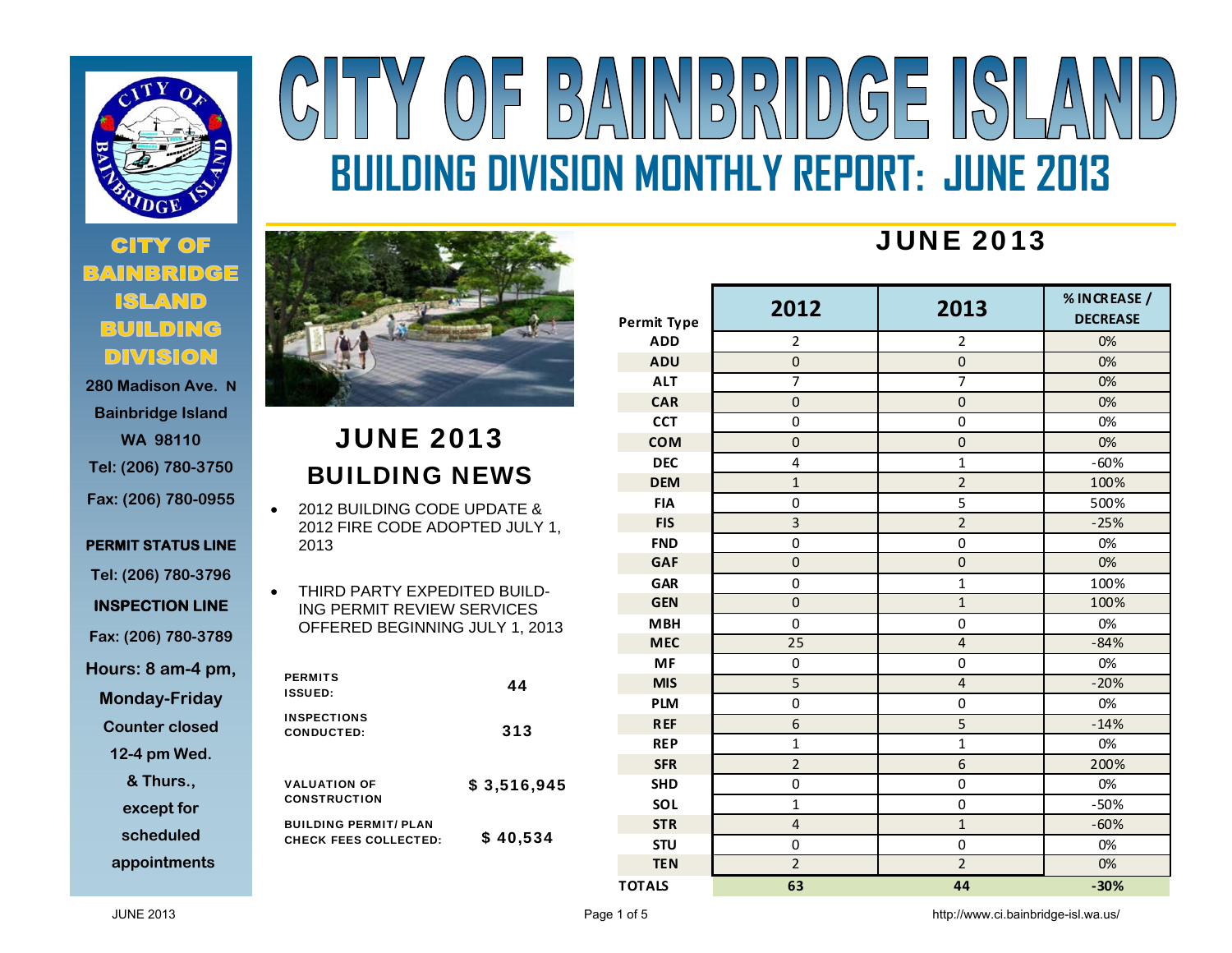| Permit#          | <b>Type</b> | Primary Name / Project Description                                                                                                                | <b>Site Address</b>                 | Issued                              |
|------------------|-------------|---------------------------------------------------------------------------------------------------------------------------------------------------|-------------------------------------|-------------------------------------|
| BLD18647ADD      | <b>ADD</b>  | <b>JESSICA ROCKERS &amp; WILLIAM FLITTER</b><br>ADDITION TO SFR, R2 ZONE, 422 SQFT GAR, 715 ADD.                                                  | 8555 Springridge Rd NE              | 6/3/2013                            |
| BLD18656ADD      | <b>ADD</b>  | LINDSAY, STUART & CHRISTINE M<br>LINDSAY ADD. Adding 432 sq. ft. for new Master Bedroom Suite with new bathroom. Adding 628 sq. ft. for new deck. | 6901 West Port Madison Rd NE SFR    | 6/25/2013                           |
| Subtotals:       |             | Total Number of ADD Permits Issued: 2                                                                                                             |                                     |                                     |
| BLD18443ALT      | ALT         | PHELPS, DAN & AZURAE<br>Interior remodel of existing home and adding 480 sq. ft of deck                                                           | 10773 Manitou Beach Dr NE           | 6/14/2013                           |
| BLD18565ALT      | <b>ALT</b>  | <b>HERBERT/BENJAMIN</b><br>HERBERT-BENJAMIN ALT. Remodel 7,737 sq. ft. existing home. No new square footage.                                      | 12267 COUNTRY CLUB                  | 6/3/2013                            |
| BLD18655ALT      | <b>ALT</b>  | <b>EBER, LORENZ</b><br>EBER ALT. Adding bathroom to 2nd floor of garage.                                                                          | 12106 Heron St NE SFR               | 6/28/2013                           |
| BLD18661ALT      | <b>ALT</b>  | <b>STEVENS, SUMI</b><br>rOOF ALTERATION, ADDING GABLE ROOFS TO EXISTING FLAT ROOFS. NO CHANGE IN BLDG ENVELOPE.                                   | 4998 Rockaway Beach Rd NE           | 6/28/2013                           |
| BLD18683ALT      | <b>ALT</b>  | PETER KING<br>Foundation replacement of SFR.                                                                                                      | 3020 Pleasant Beach Dr NE           | 6/11/2013                           |
| BLD18688ALT      | ALT         | <b>BLAIR, WAYNE &amp; ANNE</b><br>Interior Remodel of Bathrooms, no envelope change, no exterior work, interior bath door changeout only.         | 16550 Agate Point Rd NE             | 6/6/2013                            |
| BLD18733ALT      | ALT         | TRANCHO, JANE<br>TRANCHO ALT. Enclose existing front porch to make 95 sq. ft. of un-heated storage and a 92 sq. ft. un-heated vestibule.          | 353 Wallace Way NE #30              | 6/28/2013                           |
| Subtotals:       |             | Total Number of ALT Permits Issued: 7                                                                                                             |                                     |                                     |
| BLD18754DEC      | <b>DEC</b>  | <b>EVENS TIM &amp; SUSANNA</b><br>Remove existing deck and add new 414 sq. ft. covered porch                                                      | 9653 NE Timberlane Pl               | 6/11/2013                           |
| Subtotals:       |             | Total Number of DEC Permits Issued: 1                                                                                                             |                                     |                                     |
| BLD18739DEM      | <b>DEM</b>  | ABERNATHY, HARRY/BROWN, LUCINDA<br>ABERNATHY/BROWN DEMO. Demo 820 sq. ft. home built in 1945.                                                     | 321 Wyatt Way NE SFR                | 6/3/2013                            |
| BLD18827DEM      | <b>DEM</b>  | TERRY, EDWARD M & MELISSA M<br>TERRY DEMO. Demo/Remove 1989 Manuf. Structure.                                                                     | 9009 Miller Rd NE                   | 6/28/2013                           |
| Subtotals:       |             | Total Number of DEM Permits Issued: 2                                                                                                             |                                     |                                     |
| BLD18705FIA      | <b>FIA</b>  | ROMERKOFF FARMS LLC<br>ROMERKOFF FARMS FIA. New Fire Alarm System for both Dairy Barn & SFR (Farm Stay) buildings.                                | 4370 NE Old Mill Rd. Dairy Barn/SFR | 6/4/2013                            |
| BLD18726FIA      | <b>FIA</b>  | <b>HARBOURSIDE OWNERS ASSOC</b><br>Add radio transmitter to existing fire alarm system                                                            | 530 WOOD AVE SW                     | 6/14/2013                           |
| BLD18727FIA      | <b>FIA</b>  | HARBOURSIDE OWNERS ASSOC                                                                                                                          | 239 Parfitt Way SW                  | 6/14/2013                           |
| <b>JUNE 2013</b> |             | Page 2 of 5                                                                                                                                       |                                     | http://www.ci.bainbridge-isl.wa.us/ |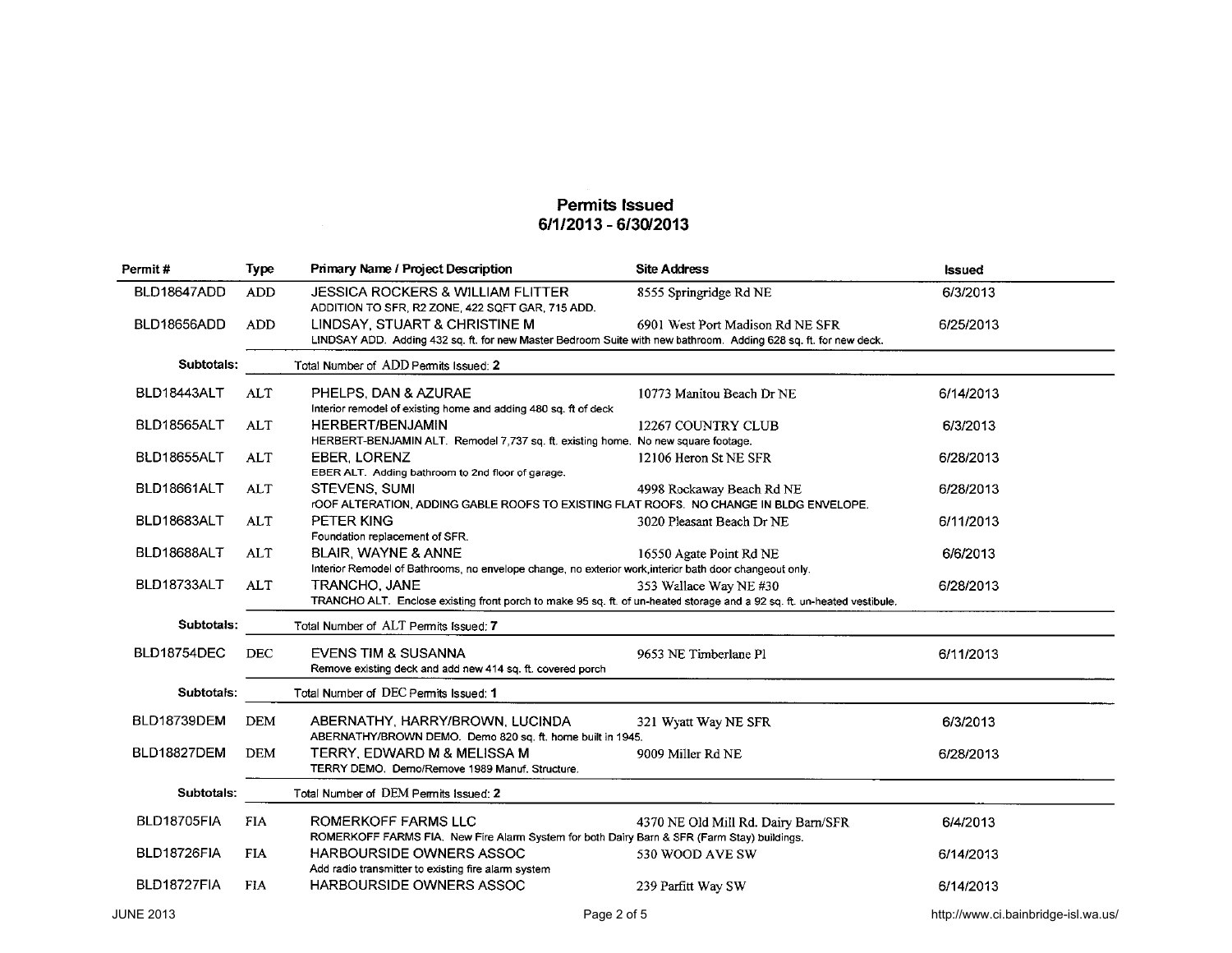| Permit#            | <b>Type</b> | <b>Primary Name / Project Description</b>                                                                                                              | <b>Site Address</b>      | <b>Issued</b> |
|--------------------|-------------|--------------------------------------------------------------------------------------------------------------------------------------------------------|--------------------------|---------------|
| BLD18728FIA        | <b>FIA</b>  | Install radio transmitter to esxisting fire alarm system<br><b>HARBORSIDE OWNERS ASSOC</b><br>Install radio transmitter to esxisting fire alarm system | 450 Woods Ave SW         | 6/14/2013     |
| BLD18729FIA        | <b>FIA</b>  | <b>HARBORSIDE OWNERS ASSOC</b><br>Install radio transmitter to esxisting fire alarm system                                                             | 450 Woods Ave SW         | 6/14/2013     |
| Subtotals:         |             | Total Number of FIA Permits Issued: 5                                                                                                                  |                          |               |
| BLD18462FIS        | <b>FIS</b>  | <b>ISLAND GATEWAY LLC</b><br>fire sprinklers for floors 1, 2, & 3                                                                                      | 550 Winslow Way E Bldg B | 6/19/2013     |
| BLD18795FIS        | <b>FIS</b>  | LLEWELLYN, RONALD & COLETTE<br>Fire sprinkler system for SFR                                                                                           | 14347 Silven Ave NE SFR  | 6/19/2013     |
| Subtotals:         |             | Total Number of FIS Permits Issued: 2                                                                                                                  |                          |               |
| BLD18610ADD        | GAR         | <b>BRIAN DEEN &amp; AMY MOMB</b><br>MOMB ADD. Adding 165 sq. ft. to garage.                                                                            | 401 Lovell Avenue        | 6/25/2013     |
| Subtotals:         |             | Total Number of GAR Permits Issued: 1                                                                                                                  |                          |               |
| <b>BLD18790GEN</b> | <b>GEN</b>  | <b>ROMERKOFF FARMS LLC</b><br>ROMERKOFF FARMS LLC GEN. Installing new 1,990 gallon UNDERground LP Tank for the new 85kW Generator.                     | 4320 Old Mill Rd SFR     | 6/13/2013     |
| Subtotals:         |             | Total Number of GEN Permits Issued: 1                                                                                                                  |                          |               |
| <b>BLD18807MEC</b> | <b>MEC</b>  | <b>D'ARCY CLEMENTS</b><br>Install Propane tank and gas lines 250 gal. REVISION - 6/27/2013 - Increase size of tank to 500 gallon.                      | 11219 Meadowmeer Cir NE  | 6/21/2013     |
| BLD18809MEC        | <b>MEC</b>  | NANCE, DARRELL C<br>NANCE MEC. Installing new 120 LP Tank for new LP Fireplace. Replacing 2 cook stoves.                                               | 6050 NE Lariat Loop SFR  | 6/24/2013     |
| BLD18813MEC        | <b>MEC</b>  | <b>BOWDEN PROPERTIES LLC</b><br>BOWDEN PROPERTIES LLC. Installing new Ductless Heat Pump.                                                              | 4106 Lytle Rd NE SFR     | 6/25/2013     |
| BLD18814MEC        | <b>MEC</b>  | PALMER, MARK<br>PALMER MEC. Installing NEW 3-ton Heat Pump.                                                                                            | 17183 Agate St NE SFR    | 6/25/2013     |
| Subtotals:         |             | Total Number of MEC Permits Issued: 4                                                                                                                  |                          |               |
| <b>BLD17559MIS</b> | <b>MIS</b>  | REVELEY MARK C & HASSEL LAURA<br>REVELEY/HASSEL MIS. Building a 200 sq. ft. concret Boat Shed on top of rock bulkhead.                                 | 9466 Green Spot Pl NE    | 6/26/2013     |
| <b>BLD18604MIS</b> | <b>MIS</b>  | PAINE, CHARLOTTE<br>PAINE MIS. Replace existing 6' X 52' Float and replace 6 pilings!                                                                  | 9070 Spargur Loop Road   | 6/25/2013     |
| <b>BLD18612MIS</b> | <b>MIS</b>  | <b>JANICE &amp; MICHAEL MORGAN</b>                                                                                                                     | 8815 NE WOODBANK         | 6/5/2013      |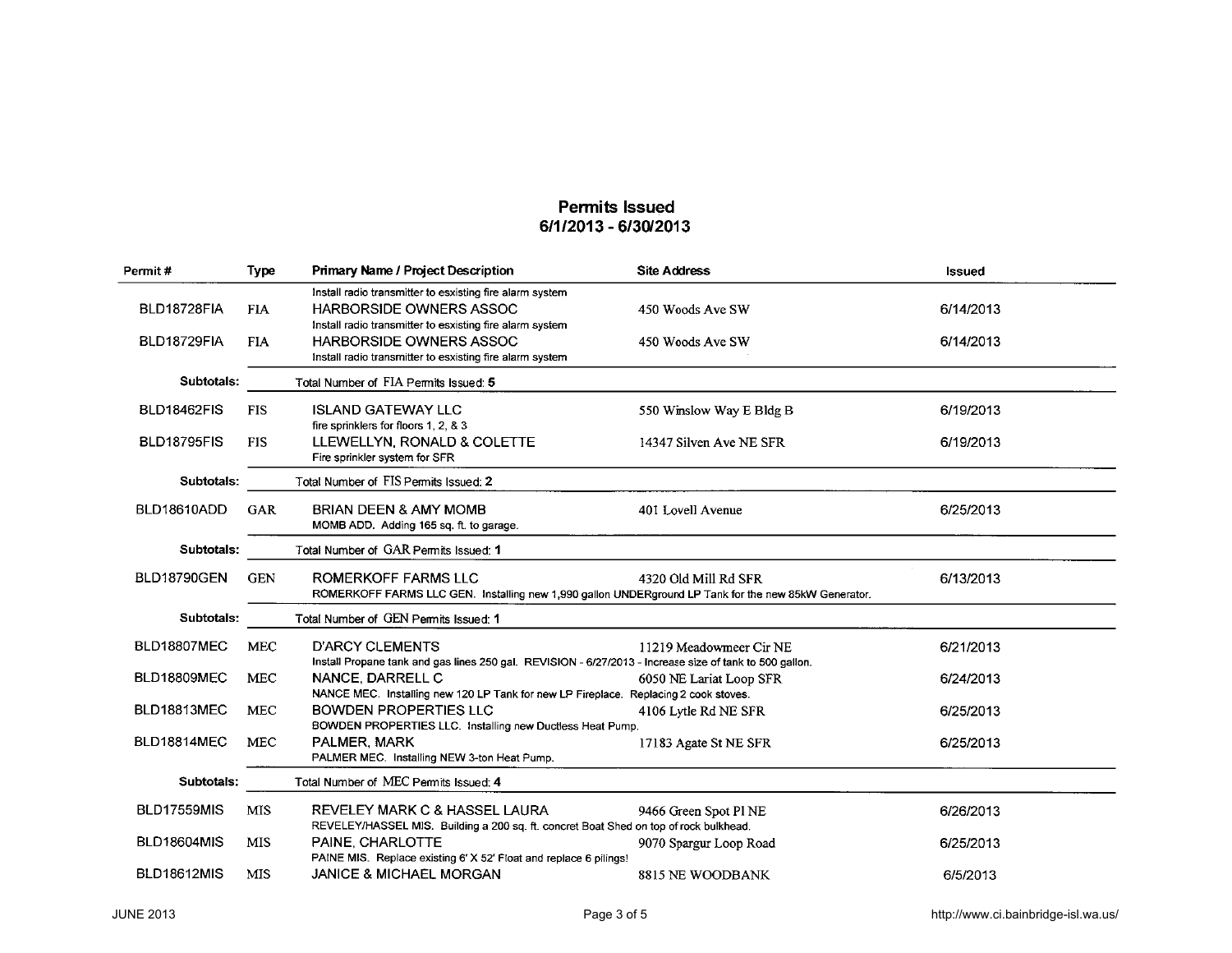| Permit#            | <b>Type</b> | Primary Name / Project Description                                                                                                                                                                                                                                                                                     | <b>Site Address</b>          | <b>Issued</b> |
|--------------------|-------------|------------------------------------------------------------------------------------------------------------------------------------------------------------------------------------------------------------------------------------------------------------------------------------------------------------------------|------------------------------|---------------|
| <b>BLD18821MIS</b> | <b>MIS</b>  | New Dock: removal of 6 creosote pilings, new steel pilings, new pier, new ramp, new dock. SSDP 14634<br><b>BENSON, MILTON R P</b><br>BENSON MIS. Manfactured Home Title Elimination.                                                                                                                                   | 5045 Lynwood Center Rd NE    | 6/27/2013     |
| Subtotals:         |             | Total Number of MIS Permits Issued: 4                                                                                                                                                                                                                                                                                  |                              |               |
| BLD18772REF        | <b>REF</b>  | <b>ROBERT Lowe</b><br>Permit for reroof.                                                                                                                                                                                                                                                                               | 9663 NE Beach Crest Dr       | 6/4/2013      |
| <b>BLD18789REF</b> | <b>REF</b>  | Peter W Brachvogel<br>BRACHVOGEL REF. Reroof of approx 7 squares. Replace Siding & 2 Non-Egress Windows.                                                                                                                                                                                                               | 5740 Rose Loop SFR           | 6/13/2013     |
| BLD18792REF        | <b>REF</b>  | EDWARDS/ROBINSON, JOHN & CHRISTY<br>Reroof 20 SQ                                                                                                                                                                                                                                                                       | 250 Weaver Rd NW             | 6/19/2013     |
| <b>BLD18825REF</b> | <b>REF</b>  | <b>CARRUTHERS, WILLIAMS &amp; KATE</b><br>CARRUTHERS REF. Reroof of approx. 13 squares.                                                                                                                                                                                                                                | 8251 NE Beck Rd              | 6/17/2013     |
| BLD18826REF        | <b>REF</b>  | PETERSON, MICHAEL & LUCINDA JACOBS<br>PETERSON REF. Reroof approx 30 squares.                                                                                                                                                                                                                                          | 9433 Olympus Beach Rd NE     | 6/18/2013     |
| Subtotals:         |             | Total Number of REF Permits Issued: 5                                                                                                                                                                                                                                                                                  |                              |               |
| BLD18756REP        | <b>REP</b>  | <b>SAMUEL &amp; SHARON CAMPBELL</b><br>Replace foundation and floor framing and repair walls at existing 192 sq. ft. entry/laundry room                                                                                                                                                                                | 3142 Point White Dr NE SFR   | 6/3/2013      |
| Subtotals:         |             | Total Number of REP Permits Issued: 1                                                                                                                                                                                                                                                                                  |                              |               |
| BLD18564SFR        | <b>SFR</b>  | ERICKSEN URBAN COTTAGES LLC<br>ERICKSON URBAN COTTAGES LOT 10 SFR - Building a new 1,396 sq. ft. 3 story home with a 520 sq. ft. 1st level, 512 sq. ft. 2nd level and 364 sq. ft. third                                                                                                                                | 698 Wintersweet Rd NE Lot 15 | 6/3/2013      |
| <b>BLD18566SFR</b> | <b>SFR</b>  | level and 22 sq. ft. of decks.<br><b>ERICKSEN URBAN COTTAGES</b>                                                                                                                                                                                                                                                       | 698 Wintersweet Rd NE Lot 15 | 6/3/2013      |
| <b>BLD18589SFR</b> | <b>SFR</b>  | ERICKSON URBAN COTTAGES SFR LOT 11. Building a new 1,375 sq. ft. 3 story home with 520 sq. ft. 1st level, 512 sq. ft. 2nd level, 343 sq. ft. 3rd level<br>and 39 sq. ft. of decks.<br><b>HUDSON HOMES LLC</b>                                                                                                          | 9177 Burlingame Ct NE Lot 6  | 6/20/2013     |
| <b>BLD18591SFR</b> | <b>SFR</b>  | SFR construction on Lot 6 of Maplewood Plat at 9177 Burlingame Ct NE. 1327 1st Floor, 1897 2nd Floor, 550 Garage<br><b>HUDSON HOMES LLC</b>                                                                                                                                                                            | 9165 Burlingame Ct NE Lot 7  | 6/20/2013     |
| <b>BLD18608SFR</b> | <b>SFR</b>  | SFR Construction by Hudson Home on Lot 7 Maplewood Plat, at 9165 Burlingame Ct NE. 1327 1st floor, 1897 2nd floor, 774 garage<br><b>HUDSON HOMES LLC</b><br>STETSON RIDGE II/Hudson Homes LLC - Building a new 2 story home with 1,401 sq. ft. 1st floor, 1,814 sq. ft. 2nd floor, 670 sq. ft. Attached garage and 349 | 7805 NE Ledgstone Lp SFR     | 6/24/2013     |
| <b>BLD18665SFR</b> | <b>SFR</b>  | sq. ft. of decks.<br>ERICKSEN URBAN COTTAGES LLC<br>ERICKSEN URBAN COTTAGES (LOT 1) WILL HAVE SEPARATE APN UPON COMPLETION OF SUBDIVISION. 1918 SF HOUSE                                                                                                                                                               | 669 Wintersweet Rd NE Lot 16 | 6/3/2013      |
| Subtotals:         |             | Total Number of SFR Permits Issued: 6                                                                                                                                                                                                                                                                                  |                              |               |